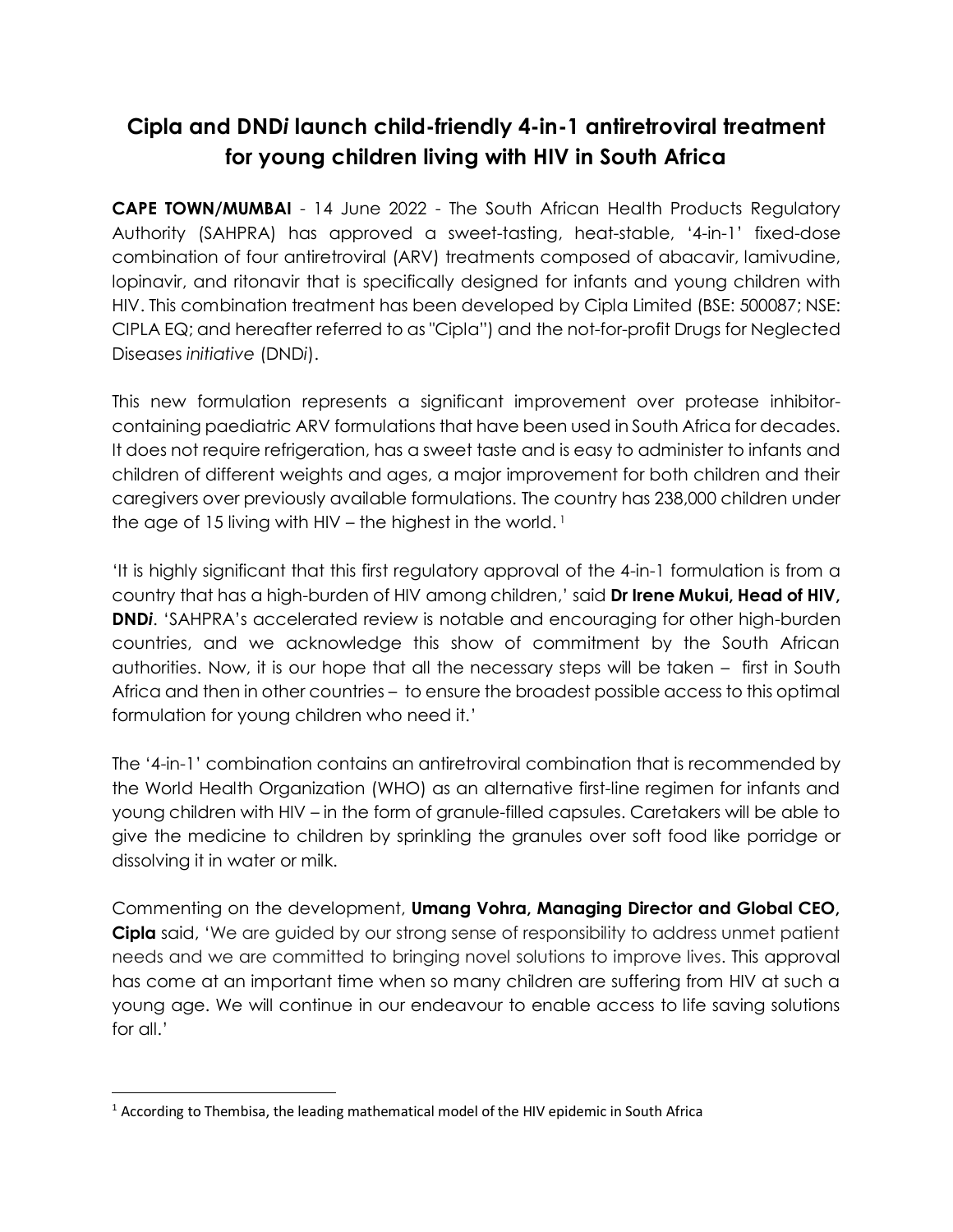Until recently, the only WHO-recommended lopinavir-based treatment available for babies and very young children in South Africa consisted of a syrup that contained 40% alcohol and required refrigeration. Caregivers struggled to give this bitter-tasting formulation to young children, leading to poor adherence. Caregivers without refrigeration had a very difficult time storing the formulations – sometimes burying them in the ground to keep them cold.

Now, there are multiple new child-friendly formulations of WHO-recommended regimens being introduced – including paediatric formulations of dolutegravir-containing regimens – representing a long-awaited and long overdue 'treatment revolution' for children with HIV.

'South Africa has made major advances in the treatment of adults living with HIV, but as in the rest of Africa, children with HIV have been left behind, in part because the treatment options we have are not child-friendly,' said **Professor Moherndran Archery, who represents Child and Adolescent Interests at the Southern African HIV Clinicians Society (SAHCS).** 'Although 72% of South African adults are on life-saving HIV treatment, just half of children living with HIV in the country are on treatment. Along with other optimal ARV formulations being introduced in South Africa, the approval of the 4-in-1 is a step towards closing this gap and ending the neglect of children with HIV.'

Without treatment, half of children with HIV will die before turning two. Worldwide, 2.78 million children and adolescents are living with HIV – 88% of them in sub-Saharan Africa – but only 54% have access to treatment, according to [UNICEF.](https://www.unicef.org/hiv)

**Paul Miller, CEO of Cipla South Africa,** said: 'For more than 20 years, Cipla has ensured equitable access to affordable, life-saving ARVs, and we are pleased to be continuing this commitment by providing optimal child-friendly antiretroviral formulations, especially for infants and young children who are at highest risk of dying without access to treatment.'

The 4-in-1 was developed and registered with the financial support of Unitaid; the French Development Agency; the Swiss Agency for Development and Cooperation; Médecins Sans Frontières International; the UBS Optimus Foundation; the Monegasque Cooperation for Development; MSF Norway; the Spanish Agency for International Development Cooperation; and other private foundations and individuals.

ENDS.

# **Press package**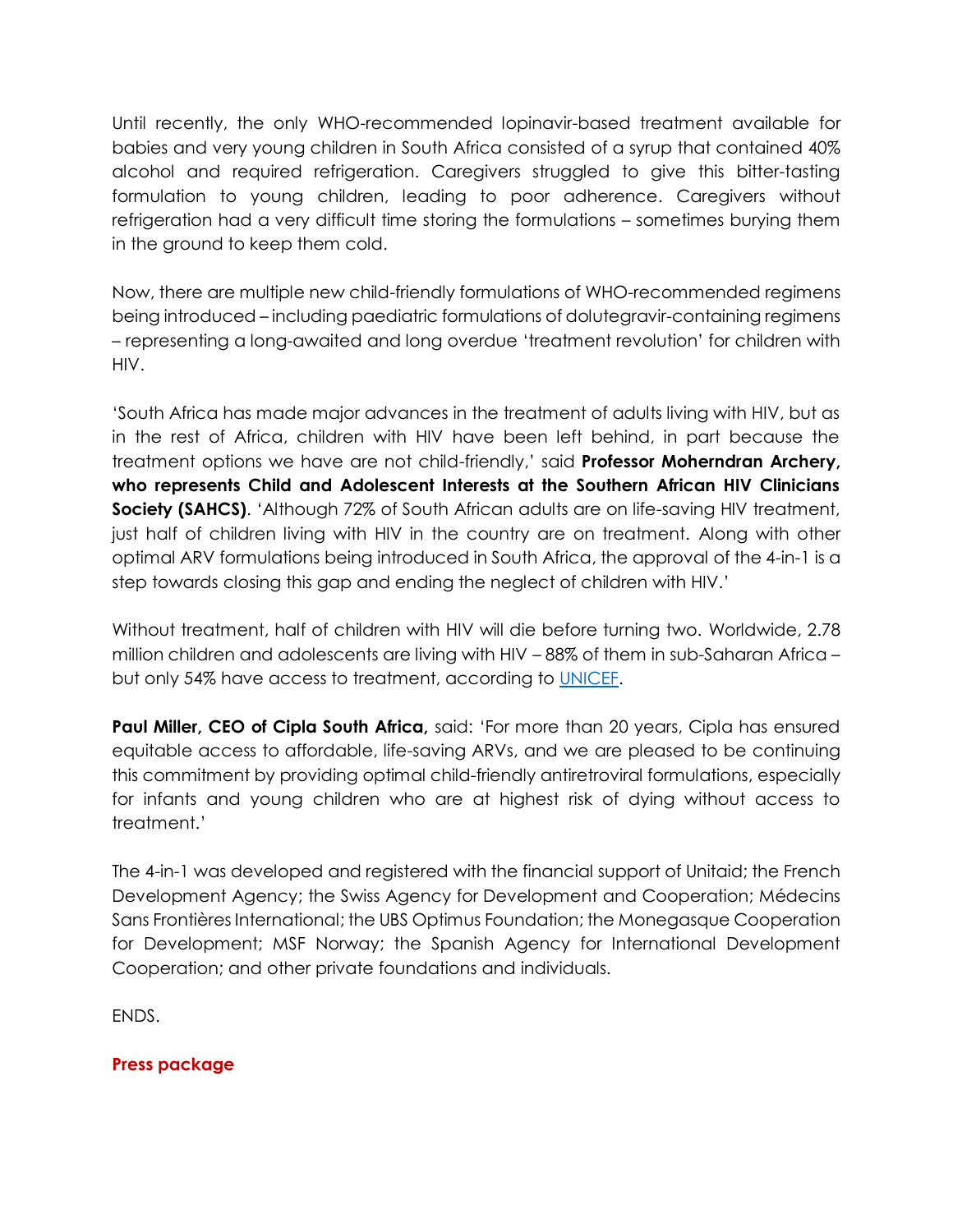Photos of the 4-in-1 combination are available [here.](https://dndi.widencollective.com/c/vlnwwxh6)

## **Media contacts**

**DND***i* Kim Cloete (Cape Town) [kcloete@gardp.org](mailto:kcloete@gardp.org) +27 82 415 0736 Frédéric Ojardias (Geneva) [fojardias@dndi.org](mailto:fojardias@dndi.org) +41 79 431 62 16 Manisha Sharma (New Delhi) [msharma@dndi.org](mailto:msharma@dndi.org) +91 9 711 00 90 88 Ilan Moss (New York) [imoss@dndi.org](mailto:imoss@dndi.org) +1 646 266 5216 **Cipla** Corporate Communications

Email: [CorpComm@cipla.com](file:///C:/Users/ashish.arora1/AppData/Local/Microsoft/Windows/INetCache/Content.Outlook/UER2IAV2/CorpComm@cipla.com)

### **About DND***i*

Heena Kanal

A not-for-profit research and development organization, DND*i* works to deliver new treatments for neglected patients, those living with Chagas disease, sleeping sickness (human African trypanosomiasis), leishmaniasis, filarial infections, mycetoma, paediatric HIV, and hepatitis C. DND*i* is also coordinating the ANTICOV clinical trial to find treatments for mild-to-moderate COVID-19 cases in Africa. Since its inception in 2003, DND*i* has delivered eleven new treatments to date, including new drug combinations for kalaazar, two fixed-dose antimalarials, and DND*i*'s first successfully developed new chemical entity, fexinidazole, approved in 2018 for the treatment of both stages of sleeping sickness. [www.dndi.org](http://www.dndi.org/)

### **About Cipla**

Established in 1935, Cipla is a global pharmaceutical company focused on agile and sustainable growth, complex generics, and deepening portfolio in our home markets of India, South Africa, North America, and key regulated and emerging markets. Our strengths in the respiratory, anti-retroviral, urology, cardiology, anti-infective and CNS segments are well-known. Our 47 manufacturing sites around the world produce 50+ dosage forms and 1,500+ products using cutting-edge technology platforms to cater to our 80+ markets. Cipla is ranked 3rd largest in pharma in India (IQVIA MAT Mar'22), 3rd